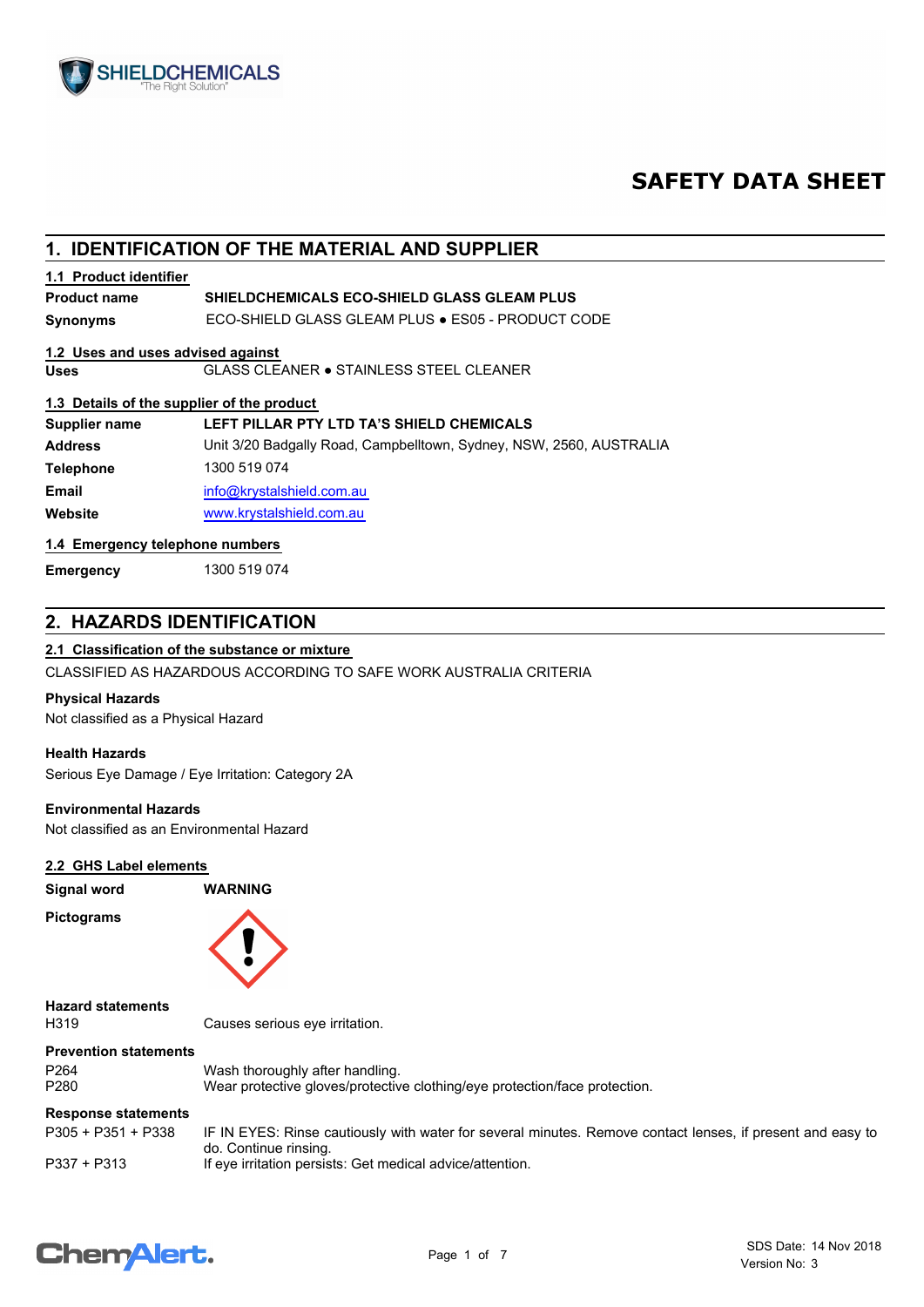#### **Storage statements**

None allocated.

#### **Disposal statements**

None allocated.

#### **2.3 Other hazards**

No information provided.

## **3. COMPOSITION/ INFORMATION ON INGREDIENTS**

#### **3.1 Substances / Mixtures**

| Ingredient                | <b>CAS Number</b> | <b>EC Number</b> | Content     |
|---------------------------|-------------------|------------------|-------------|
| ETHANOL                   | 64-17-5           | 200-578-6        | 10 to 20%   |
| 2-BUTOXYETHANOL           | 111-76-2          | 203-905-0        | 1 to $10\%$ |
| NON HAZARDOUS INGREDIENTS | Not Available     | Not Available    | Remainder   |

## **4. FIRST AID MEASURES**

#### **4.1 Description of first aid measures**

| Eye                         | If in eyes, hold eyelids apart and flush continuously with running water. Continue flushing until advised to<br>stop by a Poisons Information Centre, a doctor, or for at least 15 minutes.                 |
|-----------------------------|-------------------------------------------------------------------------------------------------------------------------------------------------------------------------------------------------------------|
| <b>Inhalation</b>           | If inhaled, remove from contaminated area. Apply artificial respiration if not breathing.                                                                                                                   |
| <b>Skin</b>                 | If skin or hair contact occurs, remove contaminated clothing and flush skin and hair with running water.<br>Continue flushing with water until advised to stop by a Poisons Information Centre or a doctor. |
| <b>Ingestion</b>            | For advice, contact a Poisons Information Centre on 13 11 26 (Australia Wide) or a doctor (at once). If<br>swallowed, do not induce vomiting.                                                               |
| <b>First aid facilities</b> | Eye wash facilities should be available.                                                                                                                                                                    |

#### **4.2 Most important symptoms and effects, both acute and delayed**

Chronic exposure may result in cirrhosis of the liver. Over exposure may result in central nervous system (CNS) depression, with nausea, dizziness and unconsciousness at high levels.

#### **4.3 Immediate medical attention and special treatment needed**

Treat symptomatically.

## **5. FIRE FIGHTING MEASURES**

#### **5.1 Extinguishing media**

Water fog or foam. Prevent contamination of drains and waterways.

#### **5.2 Special hazards arising from the substance or mixture**

Non flammable. May evolve toxic gases (carbon oxides, hydrocarbons) when heated to decomposition. Vapour may form explosive mixtures with air.

#### **5.3 Advice for firefighters**

Evacuate area and contact emergency services. Toxic gases may be evolved in a fire situation. Remain upwind and notify those downwind of hazard. Wear full protective equipment including Self Contained Breathing Apparatus (SCBA) when combating fire. Use waterfog to cool intact containers and nearby storage areas.

#### **5.4 Hazchem code**

None allocated.

## **6. ACCIDENTAL RELEASE MEASURES**

## **6.1 Personal precautions, protective equipment and emergency procedures**

Wear Personal Protective Equipment (PPE) as detailed in section 8 of the SDS. Clear area of all unprotected personnel. Ventilate area where possible. Contact emergency services where appropriate.

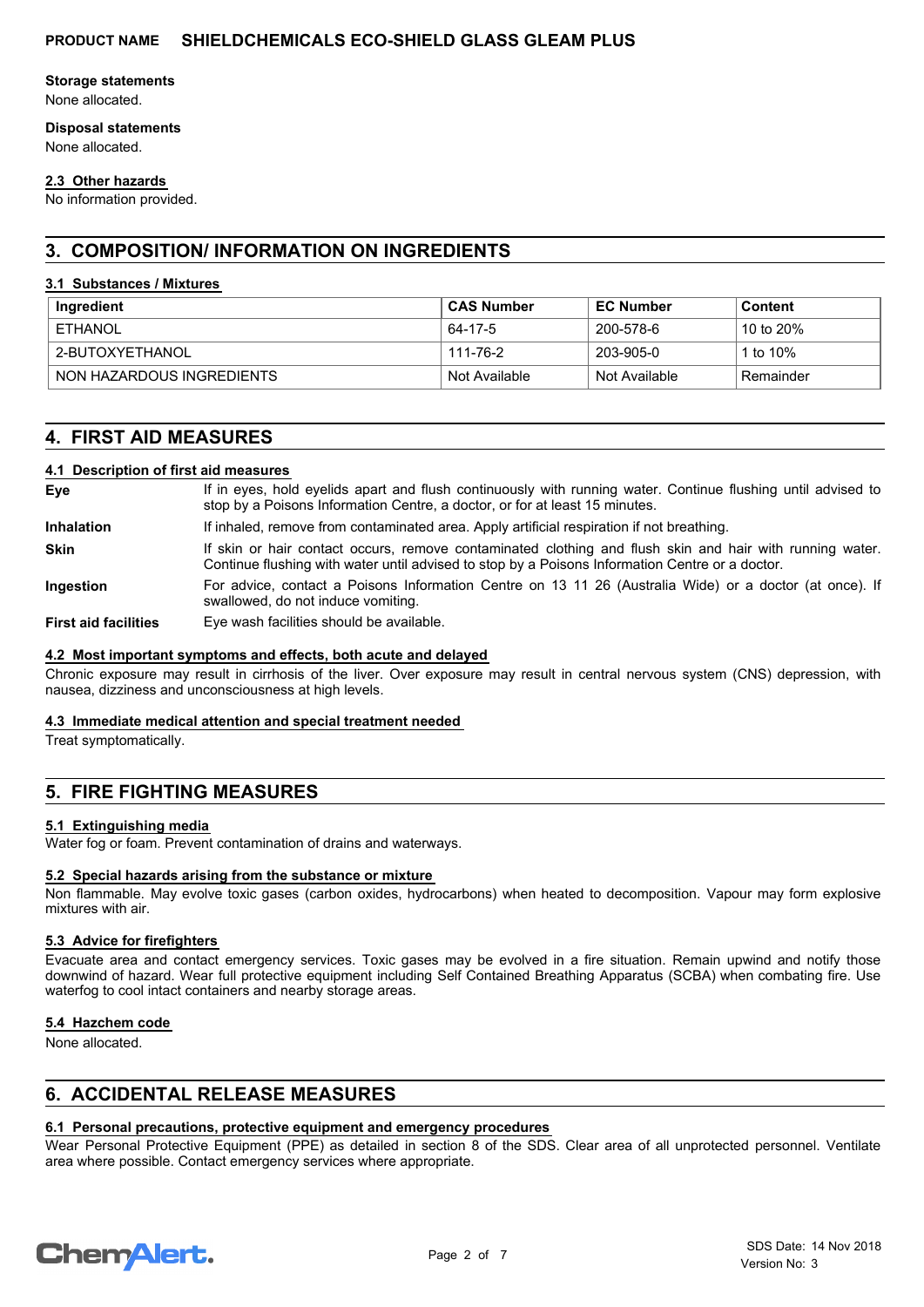#### **6.2 Environmental precautions**

Prevent product from entering drains and waterways.

#### **6.3 Methods of cleaning up**

Contain spillage, then cover / absorb spill with non-combustible absorbent material (vermiculite, sand, or similar), collect and place in suitable containers for disposal.

#### **6.4 Reference to other sections**

See Sections 8 and 13 for exposure controls and disposal.

## **7. HANDLING AND STORAGE**

#### **7.1 Precautions for safe handling**

Before use carefully read the product label. Use of safe work practices are recommended to avoid eye or skin contact and inhalation. Observe good personal hygiene, including washing hands before eating. Prohibit eating, drinking and smoking in contaminated areas.

#### **7.2 Conditions for safe storage, including any incompatibilities**

Store in a cool, dry, well ventilated area, removed from incompatible substances, heat or ignition sources and foodstuffs. Ensure containers are adequately labelled, protected from physical damage and sealed when not in use. Large storage areas should have appropriate ventilation systems. Store below 30°C.

#### **7.3 Specific end uses**

No information provided.

## **8. EXPOSURE CONTROLS / PERSONAL PROTECTION**

#### **8.1 Control parameters**

#### **Exposure standards**

| Ingredient             | <b>Reference</b> | <b>TWA</b> |                   | <b>STEL</b> |                   |
|------------------------|------------------|------------|-------------------|-------------|-------------------|
|                        |                  | ppm        | mq/m <sup>3</sup> | ppm         | mq/m <sup>3</sup> |
| 2-Butoxyethanol (EGBE) | <b>SWA JAUSI</b> | 20         | 96.9              | 50          | 242               |
| Ethanol                | SWA [AUS]        | 1000       | 1880              | $\sim$      | $\sim$            |

#### **Biological limits**

| Ingredient      | <b>Determinant</b>                       | <b>Sampling Time</b> | <b>BEI</b> |
|-----------------|------------------------------------------|----------------------|------------|
| 2-BUTOXYETHANOL | ' Butoxyacetic acid (BAA) in urine (with | End of shift         | 200 mg/g   |
|                 | hydrolysis)                              |                      | creatinine |

Reference: ACGIH Biological Exposure Indices

#### **8.2 Exposure controls**

Avoid inhalation. Use in well ventilated areas. Where an inhalation risk exists, mechanical extraction ventilation is recommended. Maintain vapour levels below the recommended exposure standard. **Engineering controls**

#### **PPE**

| Eye / Face  | Wear splash-proof goggles.                                                                                                                                                      |
|-------------|---------------------------------------------------------------------------------------------------------------------------------------------------------------------------------|
| Hands       | Wear nitrile or neoprene gloves.                                                                                                                                                |
| <b>Body</b> | When using large quantities or where heavy contamination is likely, wear coveralls.                                                                                             |
| Respiratory | Where an inhalation risk exists, wear a Type A (Organic vapour) respirator. At high vapour levels, wear Self<br>Contained Breathing Apparatus (SCBA) or an Air-line respirator. |



## **9. PHYSICAL AND CHEMICAL PROPERTIES**

#### **9.1 Information on basic physical and chemical properties Appearance** CLEAR BLUE LIQUID

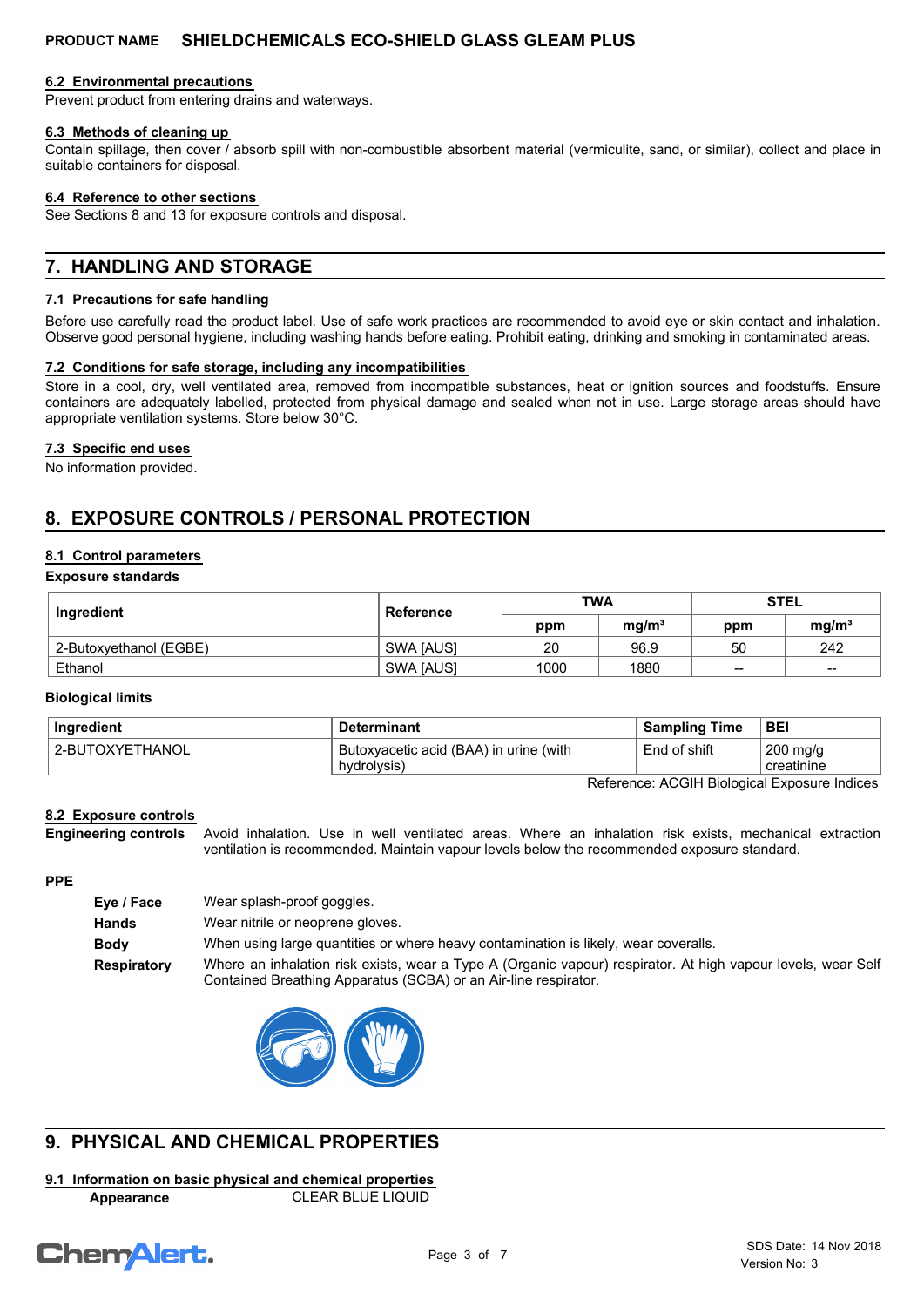## **9.1 Information on basic physical and chemical properties**

| Odour                            | MILD ALCOHOL ODOUR        |
|----------------------------------|---------------------------|
| <b>Flammability</b>              | <b>NON FLAMMABLE</b>      |
| <b>Flash point</b>               | <b>NOT RELEVANT</b>       |
| <b>Boiling point</b>             | 100°C (Approximately)     |
| <b>Melting point</b>             | <b>NOT AVAILABLE</b>      |
| <b>Evaporation rate</b>          | <b>NOT AVAILABLE</b>      |
| рH                               | 7 - 8                     |
| <b>Vapour density</b>            | <b>NOT AVAILABLE</b>      |
| <b>Specific gravity</b>          | $0.920 - 0.950$           |
| <b>Solubility (water)</b>        | <b>SOLUBLE</b>            |
| Vapour pressure                  | 0.66 kPa @ $20^{\circ}$ C |
| <b>Upper explosion limit</b>     | 19%                       |
| Lower explosion limit            | $3.3\%$                   |
| <b>Partition coefficient</b>     | <b>NOT AVAILABLE</b>      |
| <b>Autoignition temperature</b>  | <b>NOT AVAILABLE</b>      |
| <b>Decomposition temperature</b> | <b>NOT AVAILABLE</b>      |
| Viscosity                        | 1.12mPa.s @ 20°C          |
| <b>Explosive properties</b>      | <b>NOT AVAILABLE</b>      |
| <b>Oxidising properties</b>      | <b>NOT AVAILABLE</b>      |
| <b>Odour threshold</b>           | <b>NOT AVAILABLE</b>      |
|                                  |                           |

## **10. STABILITY AND REACTIVITY**

#### **10.1 Reactivity**

Carefully review all information provided in sections 10.2 to 10.6.

#### **10.2 Chemical stability**

Stable under recommended conditions of storage.

#### **10.3 Possibility of hazardous reactions**

Polymerization is not expected to occur.

#### **10.4 Conditions to avoid**

Avoid heat, sparks, open flames and other ignition sources.

#### **10.5 Incompatible materials**

Incompatible with oxidising agents (e.g. hypochlorites), acids (e.g. nitric acid), heat and ignition sources.

#### **10.6 Hazardous decomposition products**

May evolve carbon oxides and hydrocarbons when heated to decomposition.

## **11. TOXICOLOGICAL INFORMATION**

#### **11.1 Information on toxicological effects**

**Acute toxicity** May be harmful if swallowed.

#### **Information available for the ingredients:**

| ∣ Ingredient    | Oral LD50          | Dermal LD50        | <b>Inhalation LC50</b>      |
|-----------------|--------------------|--------------------|-----------------------------|
| ETHANOL         | 3450 mg/kg (mouse) | $- -$              | 20000 ppm/10 hours<br>(rat) |
| 2-BUTOXYETHANOL | 470 mg/kg (rat)    | 220 mg/kg (rabbit) | 450 mg/L/4hrs (rat)         |

| <b>Skin</b>               | Contact may result in irritation, rash and dermatitis.                                                                             |
|---------------------------|------------------------------------------------------------------------------------------------------------------------------------|
| Eye                       | Contact may result in irritation, lacrimation and redness.                                                                         |
| <b>Sensitisation</b>      | Not classified as causing skin or respiratory sensitisation.                                                                       |
| <b>Mutagenicity</b>       | Not classified as a mutagen.                                                                                                       |
| Carcinogenicity           | Not classified as a carcinogen.                                                                                                    |
| <b>Reproductive</b>       | Not classified as a reproductive toxin.                                                                                            |
| STOT - single<br>exposure | Over exposure may result in central nervous system (CNS) depression, with nausea, dizziness and<br>unconsciousness at high levels. |

## **Chemalert.**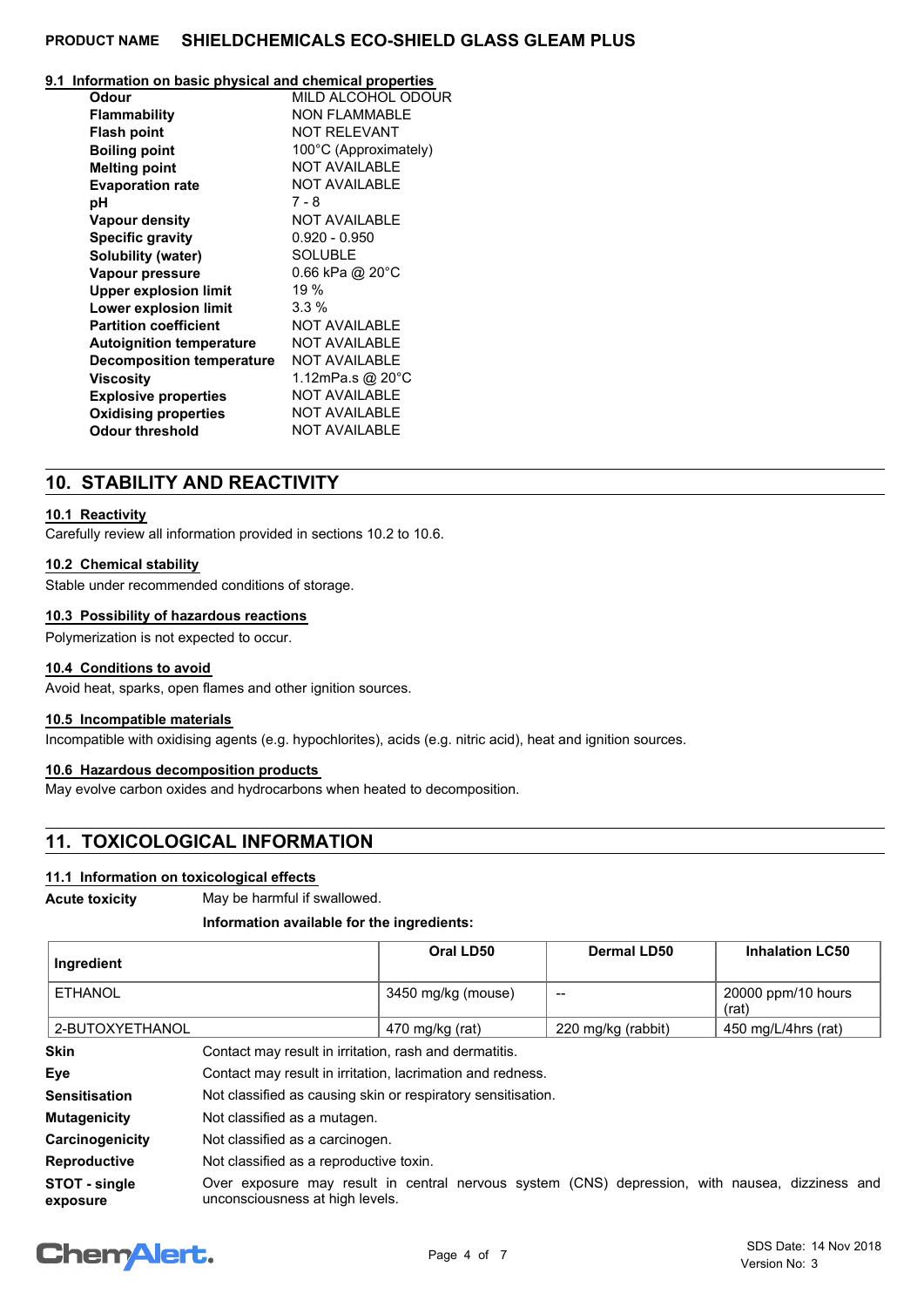**STOT - repeated** Repeated exposure to ethanol may result in CNS effects and cirrhosis of the liver. **exposure**

**Aspiration** Not classified as causing aspiration.

## **12. ECOLOGICAL INFORMATION**

#### **12.1 Toxicity**

This product is not anticipated to cause adverse effects to animal or plant life if released to the environment in small quantities.

#### **12.2 Persistence and degradability**

This product is readily biodegradable.

### **12.3 Bioaccumulative potential**

Not expected to bioaccumulate.

#### **12.4 Mobility in soil**

The product is water miscible and may spread in water systems.

#### **12.5 Other adverse effects**

If spilled on soil, ethanol will either evaporate or leach into the ground due to the relatively high vapour pressure and low adsorption in soil. It will biodegrade, probably to acetic acid and formaldehyde. Ethanol will volatilise from water and biodegrade, and is not expected to bioconcentrate. It will photodegrade in air with a half-life ranging from hours (polluted air) to days (clean air).

### **13. DISPOSAL CONSIDERATIONS**

#### **13.1 Waste treatment methods**

**Waste disposal**

For small amounts, absorb with sand, vermiculite or similar and dispose of to an approved landfill site. Contact the manufacturer/supplier for additional information if disposing of large quantities (if required). Prevent contamination of drains and waterways as aquatic life may be threatened and environmental damage may result.

**Legislation** Dispose of in accordance with relevant local legislation.

### **14. TRANSPORT INFORMATION**

#### **NOT CLASSIFIED AS A DANGEROUS GOOD BY THE CRITERIA OF THE ADG CODE, IMDG OR IATA**

|                                     | <b>LAND TRANSPORT (ADG)</b> | <b>SEA TRANSPORT (IMDG / IMO)</b> | AIR TRANSPORT (IATA / ICAO) |
|-------------------------------------|-----------------------------|-----------------------------------|-----------------------------|
| 14.1 UN Number                      | None allocated.             | None allocated.                   | None allocated.             |
| 14.2 Proper<br><b>Shipping Name</b> | None allocated.             | None allocated.                   | None allocated.             |
| 14.3 Transport<br>hazard class      | None allocated.             | None allocated.                   | None allocated.             |
| 14.4 Packing Group                  | None allocated.             | None allocated.                   | None allocated.             |

#### **14.5 Environmental hazards**

No information provided.

#### **14.6 Special precautions for user**

**Hazchem code** None allocated.

### **15. REGULATORY INFORMATION**

**15.1 Safety, health and environmental regulations/legislation specific for the substance or mixture**

A poison schedule number has not been allocated to this product using the criteria in the Standard for the Uniform Scheduling of Medicines and Poisons (SUSMP). **Poison schedule**

Safework Australia criteria is based on the Globally Harmonised System (GHS) of Classification and Labelling of Chemicals. **Classifications**

#### **AUSTRALIA: AICS (Australian Inventory of Chemical Substances)** All components are listed on AICS, or are exempt. **Inventory listings**

# **ChemAlert.**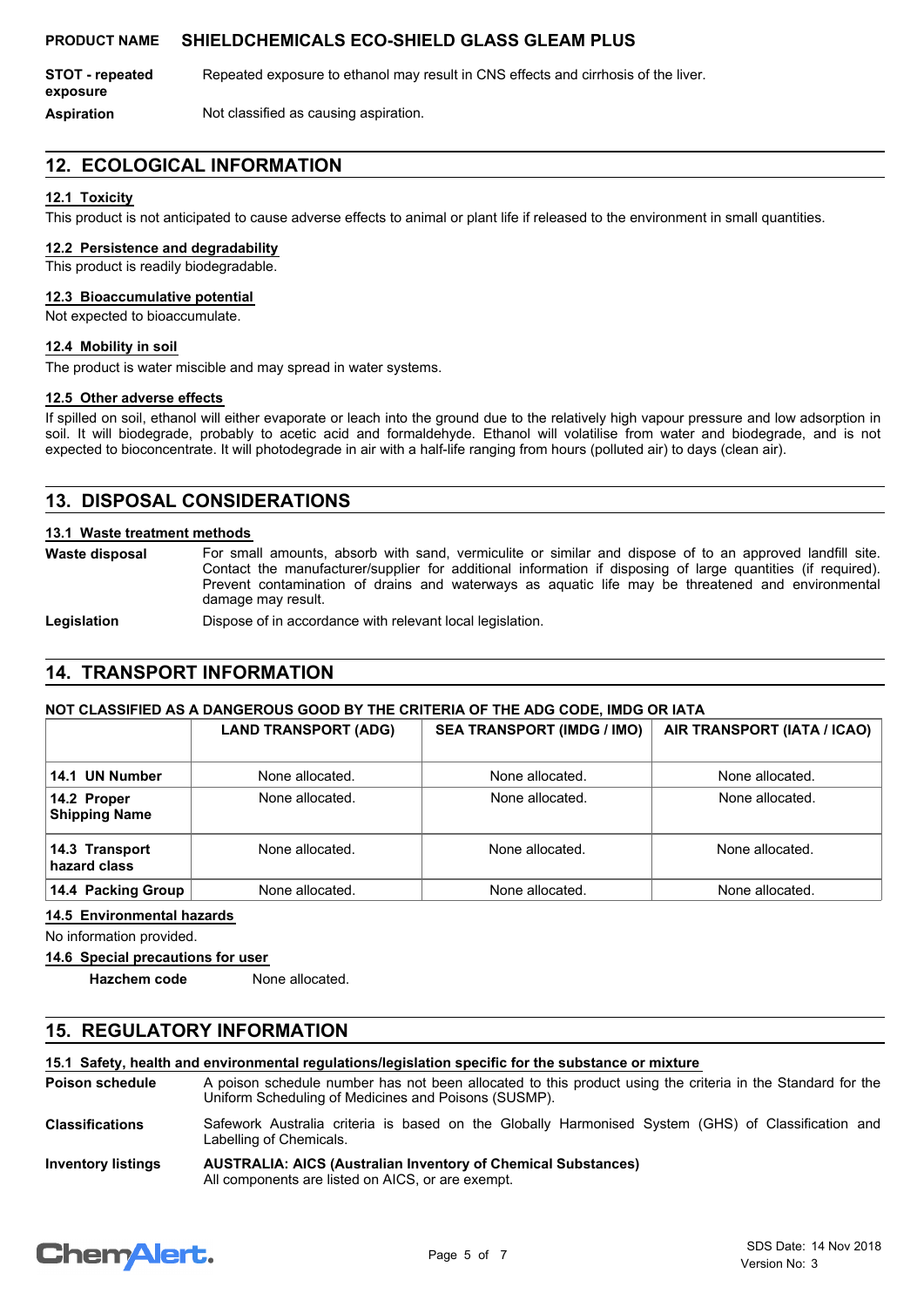## **16. OTHER INFORMATION**

| <b>Additional information</b> | RESPIRATORS: In general the use of respirators should be limited and engineering controls<br>employed to avoid exposure. If respiratory equipment must be worn ensure correct respirator<br>selection and training is undertaken. Remember that some respirators may be extremely<br>uncomfortable when used for long periods. The use of air powered or air supplied respirators should<br>be considered where prolonged or repeated use is necessary.                                                                                                                                                                                                                                                                                                                                                                                                                                                                                                                                                                                                                                                                                                                                                                                                                                  |
|-------------------------------|------------------------------------------------------------------------------------------------------------------------------------------------------------------------------------------------------------------------------------------------------------------------------------------------------------------------------------------------------------------------------------------------------------------------------------------------------------------------------------------------------------------------------------------------------------------------------------------------------------------------------------------------------------------------------------------------------------------------------------------------------------------------------------------------------------------------------------------------------------------------------------------------------------------------------------------------------------------------------------------------------------------------------------------------------------------------------------------------------------------------------------------------------------------------------------------------------------------------------------------------------------------------------------------|
|                               | PERSONAL PROTECTIVE EQUIPMENT GUIDELINES:<br>The recommendation for protective equipment contained within this report is provided as a guide<br>only. Factors such as form of product, method of application, working environment, quantity used,<br>product concentration and the availability of engineering controls should be considered before final<br>selection of personal protective equipment is made.                                                                                                                                                                                                                                                                                                                                                                                                                                                                                                                                                                                                                                                                                                                                                                                                                                                                         |
|                               | <b>HEALTH EFFECTS FROM EXPOSURE:</b><br>It should be noted that the effects from exposure to this product will depend on several factors<br>including: form of product; frequency and duration of use; quantity used; effectiveness of control<br>measures; protective equipment used and method of application. Given that it is impractical to<br>prepare a report which would encompass all possible scenarios, it is anticipated that users will<br>assess the risks and apply control methods where appropriate.                                                                                                                                                                                                                                                                                                                                                                                                                                                                                                                                                                                                                                                                                                                                                                    |
| <b>Abbreviations</b>          | <b>ACGIH</b><br>American Conference of Governmental Industrial Hygienists<br>CAS#<br>Chemical Abstract Service number - used to uniquely identify chemical compounds<br><b>CNS</b><br>Central Nervous System<br>EC No.<br>EC No - European Community Number<br>Emergency Schedules (Emergency Procedures for Ships Carrying Dangerous<br><b>EMS</b><br>Goods)<br><b>GHS</b><br><b>Globally Harmonized System</b><br><b>GTEPG</b><br>Group Text Emergency Procedure Guide<br><b>IARC</b><br>International Agency for Research on Cancer<br>LC50<br>Lethal Concentration, 50% / Median Lethal Concentration<br>LD50<br>Lethal Dose, 50% / Median Lethal Dose<br>mg/m <sup>3</sup><br>Milligrams per Cubic Metre<br><b>OEL</b><br>Occupational Exposure Limit<br>pH<br>relates to hydrogen ion concentration using a scale of 0 (high acidic) to 14 (highly<br>alkaline).<br>Parts Per Million<br>ppm<br><b>STEL</b><br>Short-Term Exposure Limit<br>STOT-RE<br>Specific target organ toxicity (repeated exposure)<br>STOT-SE<br>Specific target organ toxicity (single exposure)<br>Standard for the Uniform Scheduling of Medicines and Poisons<br><b>SUSMP</b><br><b>SWA</b><br>Safe Work Australia<br><b>TLV</b><br><b>Threshold Limit Value</b><br><b>TWA</b><br>Time Weighted Average |
| <b>Report status</b>          | This document has been compiled by RMT on behalf of the manufacturer, importer or supplier of the<br>product and serves as their Safety Data Sheet ('SDS').<br>It is based on information concerning the product which has been provided to RMT by the<br>manufacturer, importer or supplier or obtained from third party sources and is believed to represent<br>the current state of knowledge as to the appropriate safety and handling precautions for the product<br>at the time of issue. Further clarification regarding any aspect of the product should be obtained<br>directly from the manufacturer, importer or supplier.<br>While RMT has taken all due care to include accurate and up-to-date information in this SDS, it does<br>not provide any warranty as to accuracy or completeness. As far as lawfully possible, RMT accepts                                                                                                                                                                                                                                                                                                                                                                                                                                       |
| <b>Prepared by</b>            | no liability for any loss, injury or damage (including consequential loss) which may be suffered or<br>incurred by any person as a consequence of their reliance on the information contained in this SDS.<br><b>Risk Management Technologies</b><br>5 Ventnor Ave, West Perth<br>Western Australia 6005<br>Phone: +61 8 9322 1711<br>Fax: +61 8 9322 1794<br>Email: info@rmt.com.au<br>Web: www.rmtglobal.com                                                                                                                                                                                                                                                                                                                                                                                                                                                                                                                                                                                                                                                                                                                                                                                                                                                                           |

# Chem<sup>Alert.</sup>